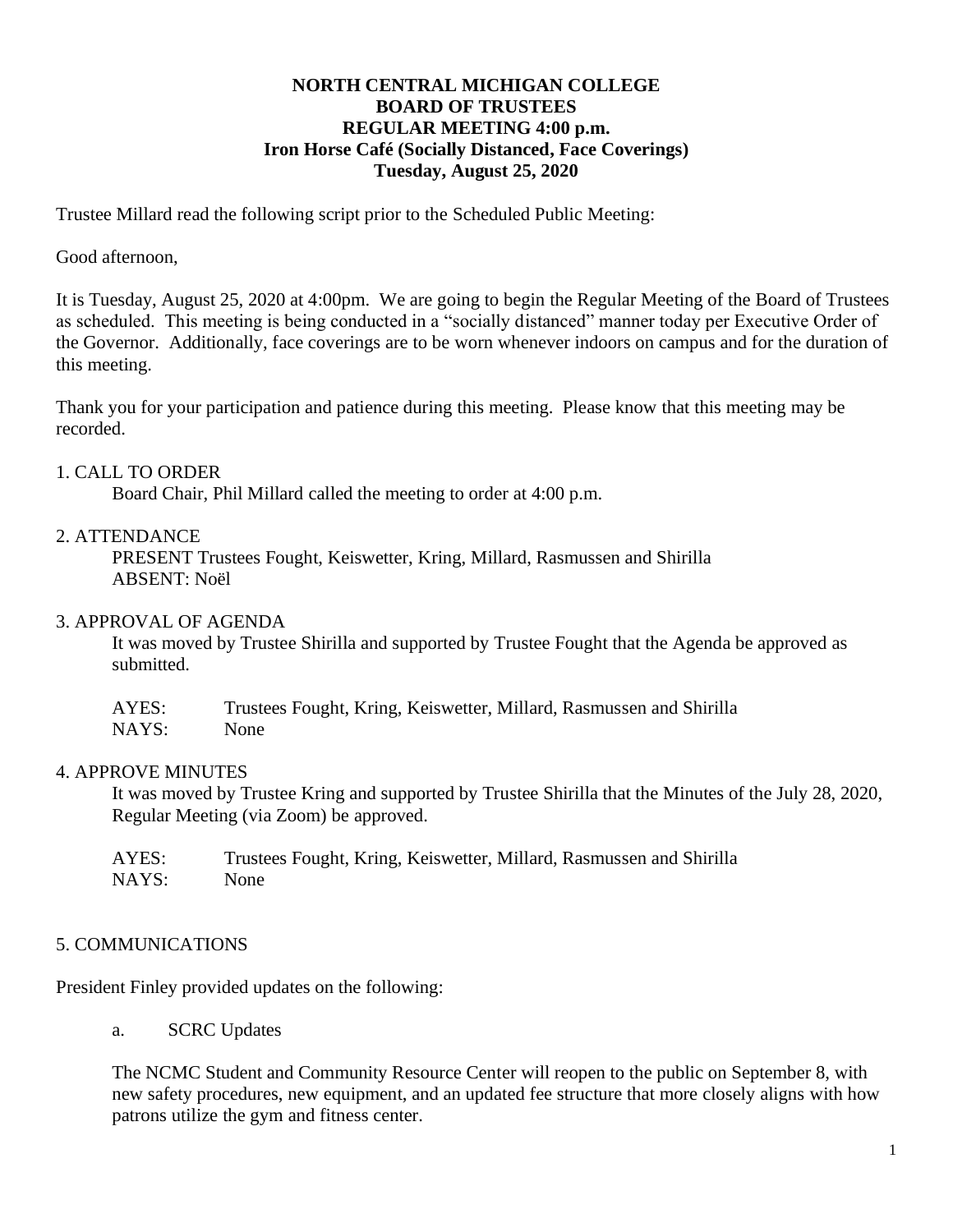SCRC team members have spent the summer preparing to reopen in a manner that ensures the health and safety of patrons. Safety measures include visual cues for social distancing and mask wearing, multiple sanitation stations, limited capacity in the fitness rooms, and processes for staff cleaning of equipment.

Four new weight machines and five new elliptical machines have been added to the fitness center.

The SCRC will switch from a tuition-based model to a fee-based model upon reopening. The new pricing structure will simplify the process for patrons, who will no longer need to register for a PE class in order to use the gym and fitness center.

The new fitness room fee structure reflects a discount for Emmet County taxpayers. Patrons may use the courts for basketball or pickleball by paying a daily rate or purchasing a punch pass.

Community members will continue to be able to use the indoor walking track at no cost.

b. NCMC Offering Another Free Google Certificate Program

North Central Michigan College is offering individuals a second chance to participate in a self-paced online course leading to a Google IT Support Professional Certificate, preparing them for entry-level IT support roles within a few months.

North Central has collaborated with Google and Jobs for the Future to ensure that enrollees can complete the certificate at no cost. The college is among only 100 community colleges included in the grant.

Google's IT Support Professional certificate is regarded as a sought-after endorsement by employers, both locally and nationwide, including The Home Depot, Walmart and TEKsystems, a national IT consulting firm.

"This program provides a great opportunity for those looking to change their career or looking to expand their skillset and make themselves more marketable in a rapidly growing field, with absolutely no financial commitment and only a minimal time commitment required," Malleis said.

The program is comprised of five courses covering key topics in IT support, including troubleshooting, customer service, networking, system administration, security and operating systems. Participants who complete the program through North Central will have the benefit of attending optional, weekly lab sessions with Malleis to learn additional material to make themselves even more marketable to employers.

c. 'Together as North Central' Pledge

The newly-developed 'Together as North Central' Pledge which fosters individual and collective responsibility to minimize the risk of COVID-19 infection was published in the Petoskey News Review on August 21, 2020. The pledge was also disseminated via multiple social media channels. See below for additional detail regarding the Return to Campus Plan, which incorporates the 'Together as North Central' Pledge.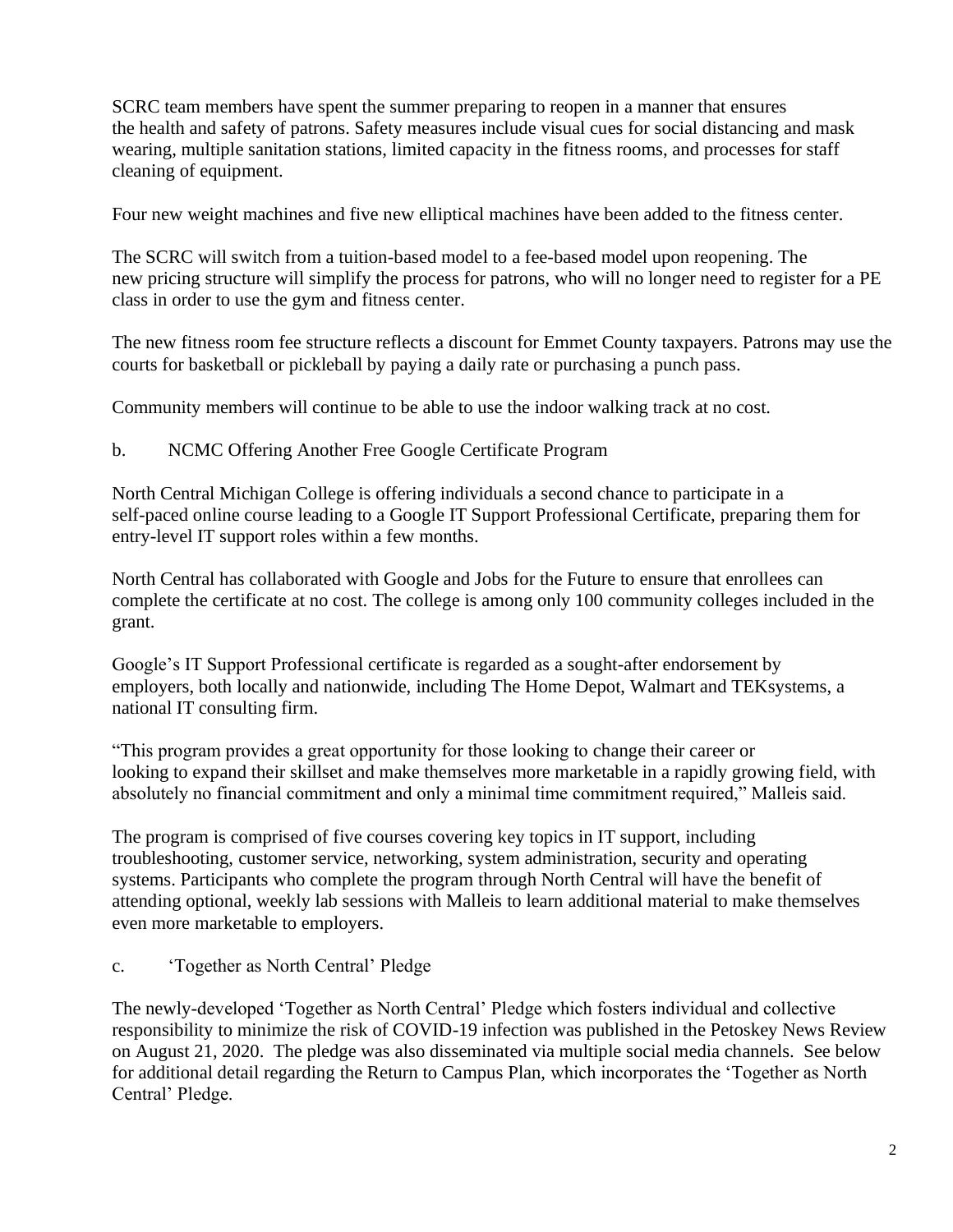#### 6. SCHEDULED PUBLIC COMMENT

a. Safety Concerns E-Mail

President Finley read the following communication from Shannon Cummings aloud per request:

July, 28, 2020

To the Board of Trustees of NCMC-

This will be the first fall in 51 years that Larry "Grouse" Cummings will not be heading to NCMC because he died prematurely of Covid19, a disease that is only preventable by not being exposed to it.

I am writing about two things today. The first is about safety protocols upon reopening the school. We have much information about things we can do to stop the spread and we know being indoors is the most challenging. I would hope that you would offer as many options as possible for distant learning as possible. Masks being required on everyone inside of the building covering both the mouth and nose, a face shield is not a substitute. I also hope there is constant disinfecting and hand sanitizer everywhere. I will never know where Larry contracted Covid19 but I am aware that another employee at NCMC was also sick enough in March to get a test (at that time it was very challenging to get a test) and it seems very plausible that that is very Larry contracted it. Young people are not the most responsible and are more likely to be asymptomatic carriers and spreaders of the novel coronavirus19. I cannot imagine you would want another death or serious illness for any of your staff, faculty, or students unnecessarily. It is with the greatest urgency that I write this as my husband loved NCMC and I loathe to see its legacy ruined by poor choices concerning the safety of its students, faculty, and staff. I often wonder had the college closed a week earlier that Larry might still be here, he didn't leave the house after the college closed and we followed every safety measure as they came out.

The second item I am writing about is statement about the Covid19 on their website was very offensive and hurtful to my family. Larry didn't leave the house once after the college closed and it is not likely he contracted it after the college closed. He bought cough medicine on his way home from the last day of school.

Today we have learned that two members of our North Central Michigan College family are presumed positive for COVID-19. Please take this pandemic very seriously and observe the Governor's Shelter-in-Place Executive Order. [https://www.michigan.gov/whitmer/0,9309,7-387-90499\\_90705-522626--](https://www.michigan.gov/whitmer/0,9309,7-387-90499_90705-522626--,00.html) [,00.html](https://www.michigan.gov/whitmer/0,9309,7-387-90499_90705-522626--,00.html) **It is likely that these two individual were exposed to the coronavirus after the College began its three-week Spring Break** (after March 13). However, we are not health professionals and do not know this for certain. As such, I encourage you to be diligent in monitoring your health for any associated symptoms.

(Distancing the college from these two employees)

There is one more thing- a colleague of Larry's messaged me earlier in the week that the college finally shut down suggesting Larry should take advantage of his sick days- I often think of that and wish I would have made Larry do that. I wonder if they knew something I didn't. Knowing what we know today - that would be different- he could have just retired. I implore you to do everything in your power to keep people safe. I am beyond heartbroken and I cannot imagine you want to contribute to anyone else dying or becoming critically ill. Please include the staff and faculty in your planning and know how real and hideous this virus is.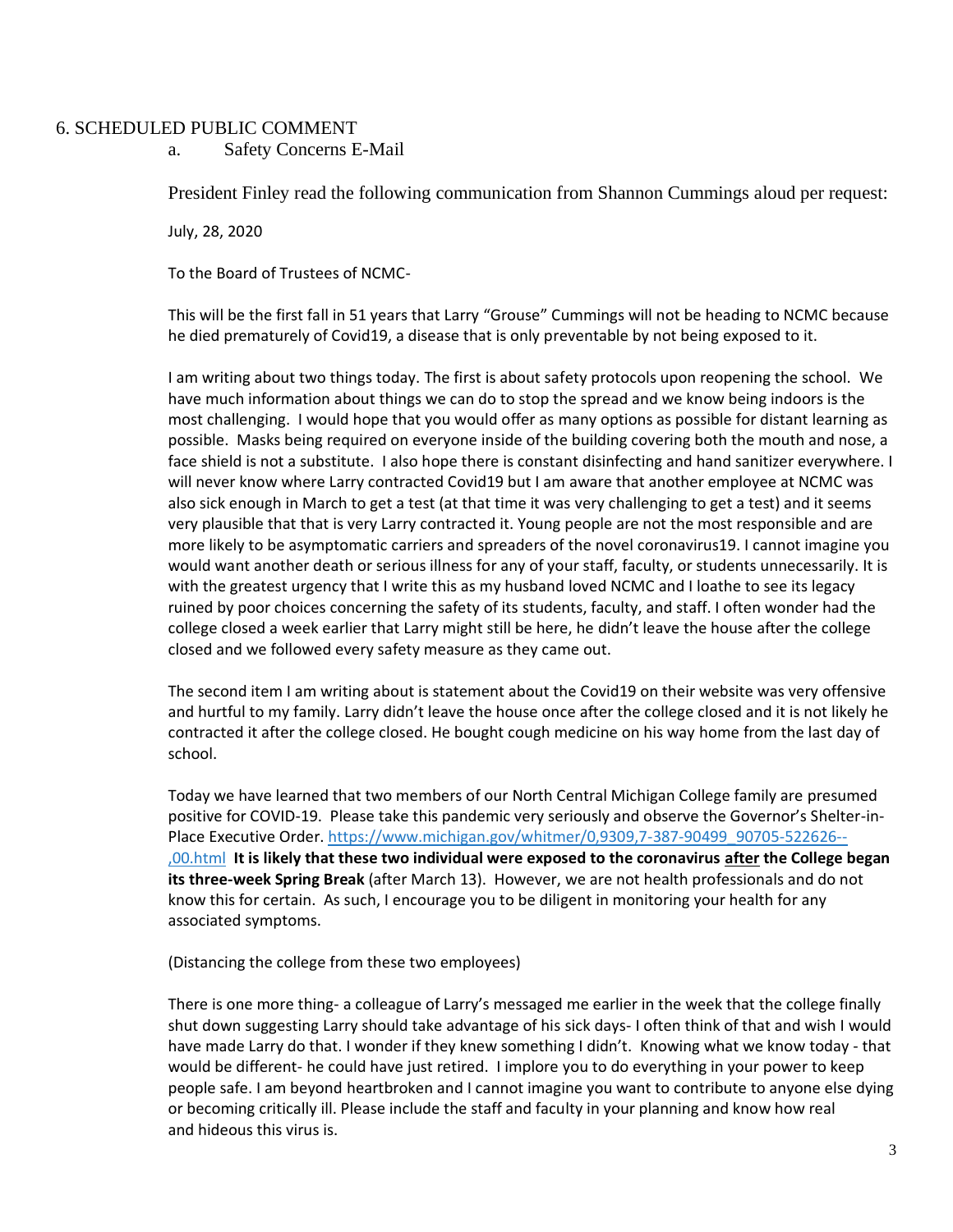In closing, please don't Larry's death be in vain. Please do everything in your power to keep people alive and safe.

Shannon Cummings Bereaved spouse of Larry Cummings

Following the reading President Finley respectfully commented, "As always, please note that the information and opinions expressed in the letter I've just read are those of the author and do not necessarily represent the understanding of the College.

Nonetheless, we want Shannon to know that we thank her for this input, and we embrace her safety concerns. Holding safety paramount, we did our very best to keep students, staff, and faculty safe at the onset of the pandemic, and it is our aim to continue to do so.

We also want Shannon to know that the North Central family grieves the loss of her husband Professor Larry Cummings. We will all miss seeing him on campus this fall."

# 7. FINANCIAL REPORT

Dr. Tom Zeidel, Interim Vice President for Finance & Facilities was asked by Trustee Fought to provide a financial report for July 2020. Tom certified that the financials from July 2020 are within the adopted tentative budget for 2020-21.

It was moved by Trustee Fought and supported by Trustee Kring that the financial report and statement of bills be accepted as submitted.

AYES: Trustees Fought, Kring, Keiswetter, Millard, Rasmussen and Shirilla NAYS: None

### 8. PRESIDENTS REPORT

President Finley shared the following updates:

a. Sabbatical Report – Jamie Blaauw-Hara

In the winter semester of 2020, Jami Blaauw-Hara took a semester-long sabbatical to develop an online version of COM 111, Public Speaking, with updated  $21<sup>st</sup>$  century speaking assignments, as a turnkey course for any qualified North Central Michigan College faculty member to use. Jami was invited to provide us with her report today.

Jami introduced herself and shared that she had been teaching full time for the College for nearly 15 years and that she teaches English and Communications courses. Jami stated that the "COM 111 Public Speaking, is probably one that many of you have taken before because it hasn't really changed much in the past 50 years". Which is one of the items that she wanted to change about the course, in addition to the other compliance related items, but also to bring it up to the 21<sup>st</sup> century since we are communicating online "all of the time". The need became so obvious, as during her sabbatical "everyone came home to live with me" during quarantine.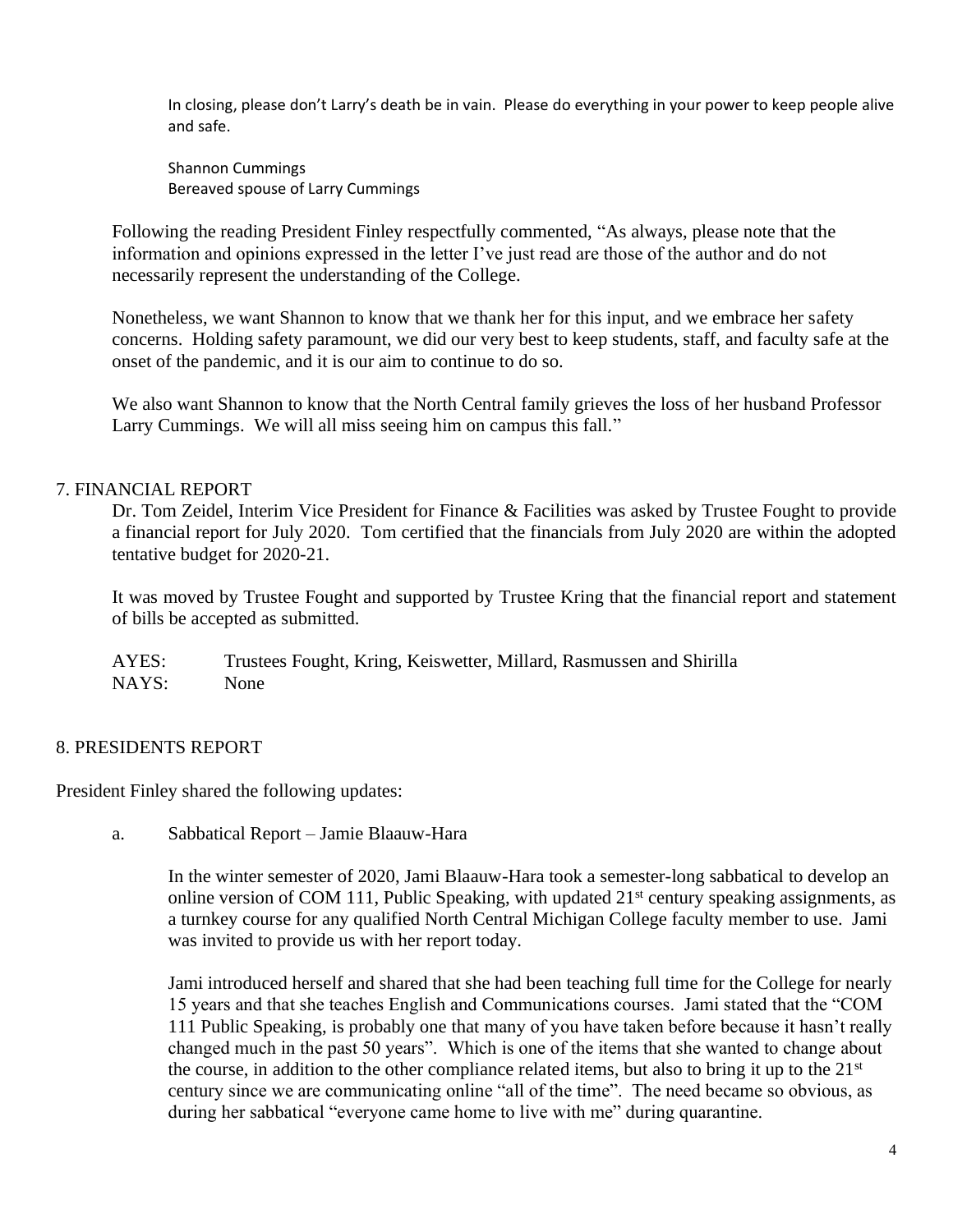"This course will be set up so that students can do the face to face physical speaking that many of us have to do, but it's also going to help students be able to do webinars, interviews, zoom calls, and curated videos that will help them."

Trustee Millard congratulated and thanked Jami for the hard work and acknowledged her positive energy, enthusiasm and commitment to teaching that he has witnessed over the years is very impressive and we are very fortunate to have her here at North Central Michigan College. He thanked her again, and there was a round of applause.

## b. Academic Calendar

All new in 2020! Beginning Fall 2020, the North Central Academic Calendar now has 2 embedded terms within each semester. President Finley shared that you could think of these as seven-week sub terms.

### c. Retirement Celebration

On Tuesday, August 11, 2020 we had the pleasure of honoring four longtime North Central team members with a combined 81 years of service to the College. We congratulate them and wish them well in their retirement!

- 1. Professor Ralph Christensen, Ph.D. (chemistry), hired in 2000
- 2. Gene Hodulik, M.A., adjunct math instructor and math tutor, hired in 1993
- 3. Robert Marsh, Ph.D., Associate Dean of Research and Assessment, hired in 2001
- 4. Professor Shanna Robinson, M.F.A. (art), hired in 2005

Following this socially distanced Retirement Celebration, the following feedback was received and President Finley read the following note from David W. Rodgers, Professor of Chemistry and Physics:

### Hi all,

Thank you so much for the wonderful opportunity to celebrate our departing colleagues today! It was truly nice to see the turnout and to see each of you in person, and I hope that your summer wraps up smoothly and that we all continue to look forward to the privilege of serving our students and our communities with the same dedication and passion that these kind folks showed over their years of service.

Please extend my thanks to all who had a hand in providing the recognitions today! As Led Zeppelin would say -- "Ramble On!"

Kind regards, -- David

d. AD/CL Renovation Update

The AD/CL Building Renovation and Classroom Project continues apace. We're on target for most classrooms and the corridors to come online for the start of the Fall 2020 semester. Four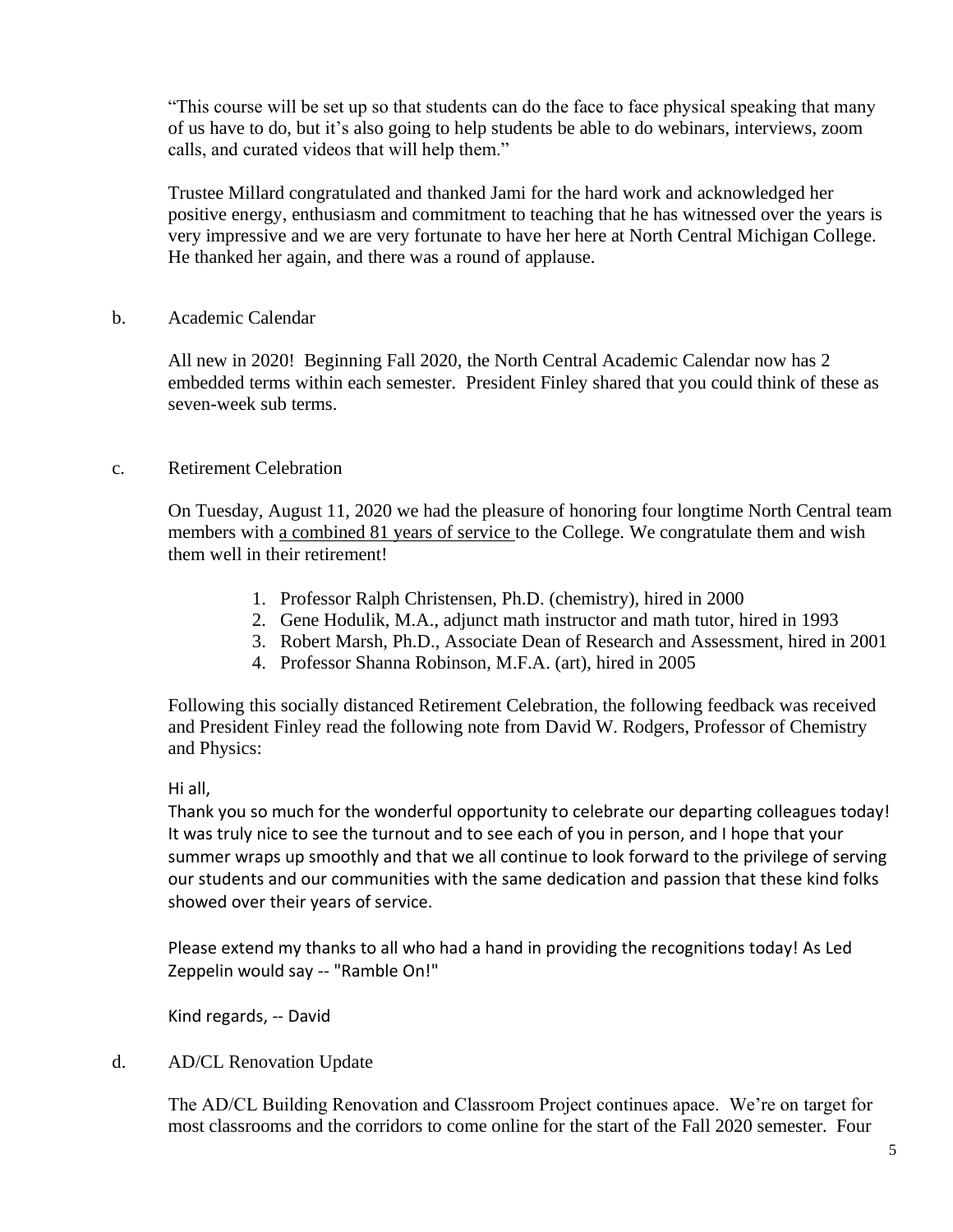newly-renovated classrooms will come online at this time. This includes classrooms 123 and 124 (west end, upper level). It is planned that Room 123 will shift from a standard classroom to a multi-purpose classroom at the holiday break. Rooms 52 and 53 (east end, lower level) will remain offline as construction continues nearby.

The Foundation Office Suite, Business Office Suite, and First Stop Shop will come online a month or so later. The Addition, which includes three new classes on the lower level and the new Student Commons on the upper level, is scheduled for completion in March 2021. The lobby areas located on the upper and lower levels in the middle of the building are slated to come online a bit later in the fall.

### e. Return to Campus Plan/Re-Opening Grid

On Thursday, August 21, 2020 in a communication with the subject "Together as North Central" Return to Campus Plan was shared with the campus community and the public. This communication included a revised Re-Opening Grid, as well as a more comprehensive reopening plan, referred to as "Together as North Central" Return to Campus Plan.

I shared that a number of stakeholders, including administrators, staff members, full- and part-time faculty members, students, and parents, provided critical input during this process, and I thank everyone for their good work. Crafting the plan required patience and flexibility, as well as ongoing dialogue with local experts at the Health Department of Northwest Michigan.

The "living" document was presented with the caveat that an exhaustive plan that accounts for every possible scenario is simply not feasible, much to the chagrin of all of us who work in K-12 or higher education. Throughout the process, the aim has been  $-$  and continues to be  $-$  providing an honest, accurate picture of what our students and employees can expect when classes resume on September 8.

This virus and knowledge of best practices are continually evolving, and the College is committed to adapting as necessary to protect the health and safety of our campus community. To do so, the success in this regard rests with all of us, and I thank each of you for doing your part.

As you think of additional questions or scenarios not addressed in this plan, please send them to your supervisor and/or Human Resources. Undoubtedly, the theme for the Fall 2020 semester will be "adaptability," but I wholeheartedly believe that our campus community is strengthened as the result of our teamwork during trying times.

As always, I thank you for the good work you do on behalf of all learners at North Central.

# f. A Writing-Program Achievement

On Thursday, August 20, 2020 Mark Blaau-Hara, English Professor writes:

Hi, colleagues-

I know that it's likely that no one has any downtime right now with all the prep-work we are doing, BUT…I still thought I'd share an achievement. Dom, Jami, Carrie, and I studied the writing-about-writing curriculum with our ALP students, and the article we wrote appears in a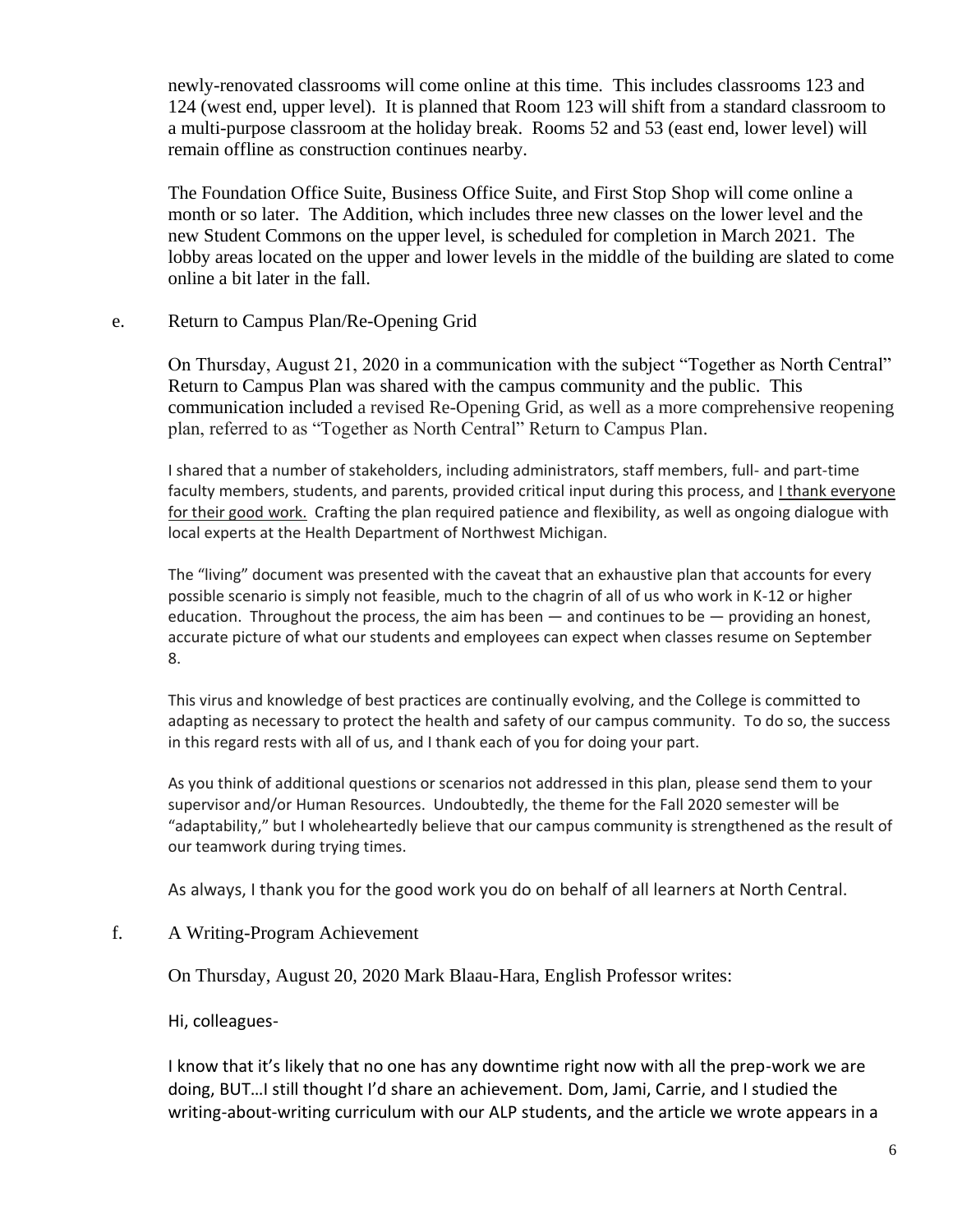special issue of *Composition Studies*. The issue is specifically focused on corequisite writing classes, so there's a lot of other great stuff in there, too:

<https://compstudiesjournal.com/current-issue-summer-2020-48-2/>

It's really great to get to work with such a talented faculty. I appreciate that over the years we have committed to growth and to trying new things to better serve our students. Thanks for all your hard work.

All the best, Mark

# 9. COMMITTEE REPORTS

## a. Bylaws & Policy Committee

Trustee Millard reported that on Tuesday, August 18, 2020, the Bylaws & Policy Committee met to consider revisions to North Central's Title IX Sexual Harassment Policy (Board Policy #415).

The revisions address changes to Title IX which went into effect August 14. The new federal ruling "is most known for the new quasi-judicial process it sets up, which is far more intensive than a typical conduct hearing."

Vice President of Student Affairs, Renee DeYoung, was called upon to provide an update. She explained that the regulations were revised and came out May of 2020. Policy changes include statements supporting a "workplace and education environment, as well as other benefits programs and other activities free from discrimination, harassment, and retaliation on the basis of sex."

With these revisions, a formal complaint must come in and it can come in from two people, either the complainant or the timeline coordinator. From there all complaints must be formally investigated with a potential hearing and cross examination. The complainant and respondent cannot cross examine each other. Once a decision is made a sanction will be recommended and which can then be appealed. All details are specifically outlined in the revised policy.

It was motioned by Trustee Shirilla and Supported by Trustees Rasmussen and Kring that the Board accept the proposed changes to Board Policy 415.

AYES: Trustees Fought, Kring, Keiswetter, Millard, Rasmussen and Shirilla NAYS: None

b. Finance & Facilities

Trustee Fought reported that on Tuesday, August 18, 2020, the Finance & Facilities Committee met for their monthly meeting. Topics of conversation included Enrollment/Tuition, AD/CL Building Renovations and COVID-19 Modifications, Staff/Faculty Negotiations, the Return to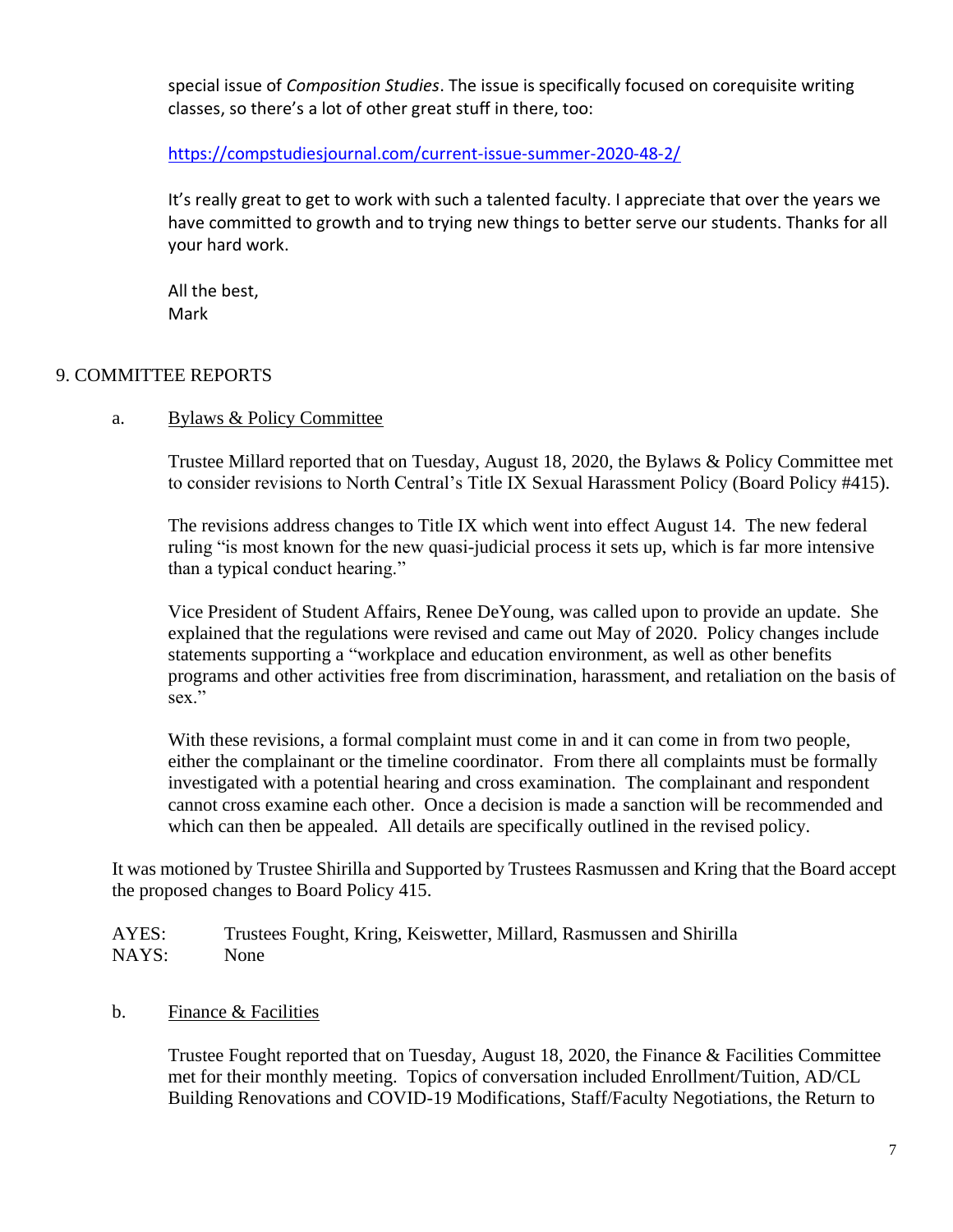Campus Plan and the July Financial Statements. The committee has no motions to present to the Full Board this month.

### c. Personnel Committee Report

Trustee Rasmussen reported that the Personnel Committee met on Friday, August 21, 2020, to consider a Recommendation to Hire, review revisions to the Organizational Chart, and review the Return to Campus Plan. These last two items were informational only. However, the committee did have a recommendation to hire to move forward to the full board.

On August 17, 2020, a Recommendation to Hire Catherine Sommerfeldt as Content Analyst/Designer was presented for consideration.

With the self-imposed four-month hiring freeze now complete and FY21 finances as projected at this juncture, this hire is both a prudent strategic move and a wise financial decision. It restores the Marketing Team to a staff of three with complimentary skillsets.

Catherine Sommerfeldt has strong communication skills, superior analytical abilities, familiarity with WordPress and various Content Management Systems, as well as solid knowledge of social media platforms and the ability to implement Search Engine Optimization/Search Engine Marketing (SEO/SEM) strategies.

Ms. Sommerfeldt's experience and skill sets are a vitally needed fit for our new digital marketing landscape.

It was motioned by Trustee Rasmussen and supported by both Trustees Shirilla and Trustee Kring Catherine Sommerfeldt be hired as the Content Analyst/Designer at a starting salary of \$53,000 per year, prorated to her start date August 31, 2020.

AYES: Trustees Fought, Kring, Keiswetter, Millard, Rasmussen and Shirilla NAYS: None

President Finley acknowledged that Catherine was present during the meeting, and he thanked her for the good work and all congratulated her with a round of applause.

- 10. OLD BUSINESS None.
- 11. NEW BUSINESS None.

# 12. STUDENT SUCCESS

President Finley reported that the Summer sessions are now complete with 316 students participating in a total of 55 courses. He also proudly shared that his son was one of the 316 students that took a class